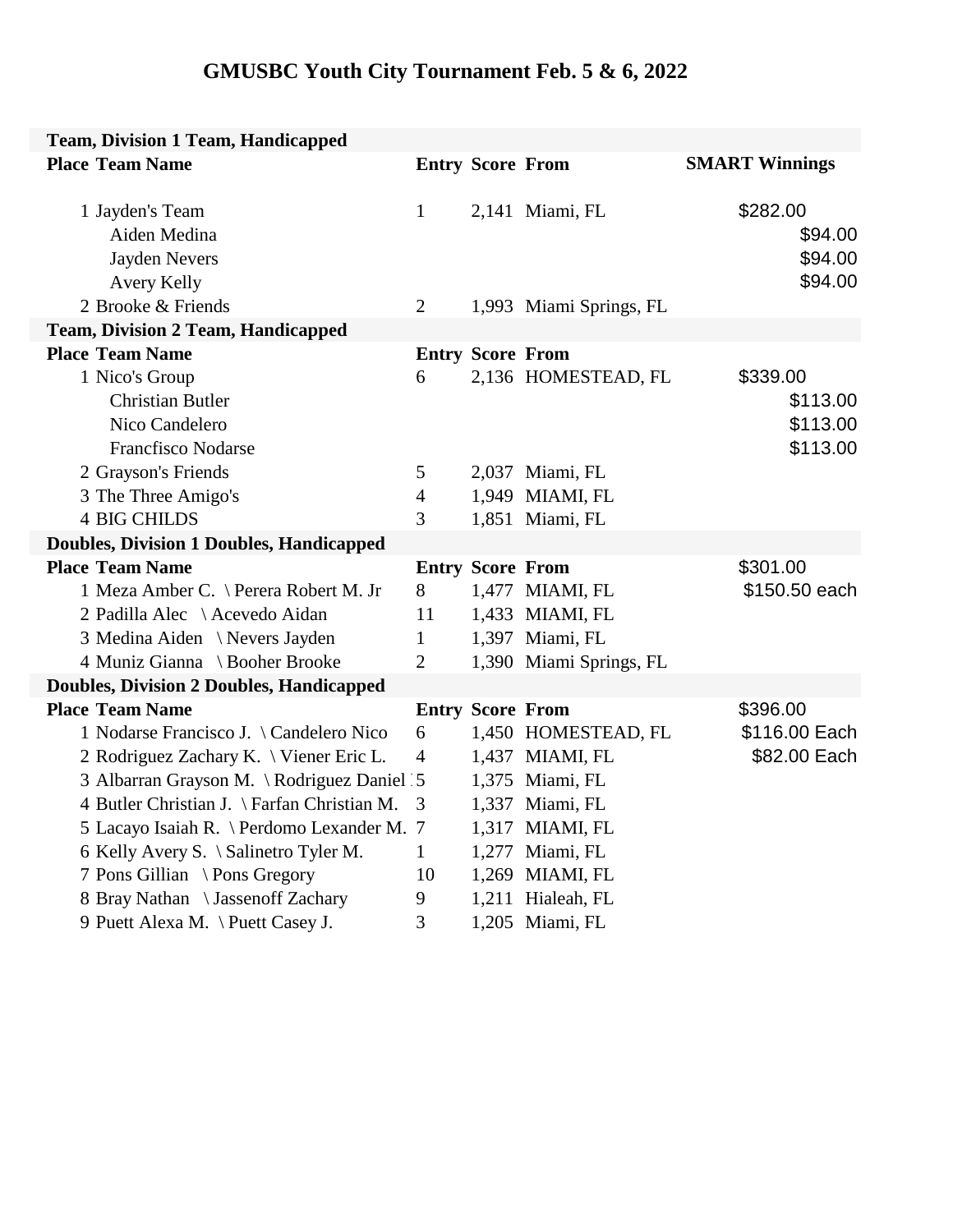| <b>Singles, Division 1 Singles, Handicapped</b> |                |                         |                         |              |
|-------------------------------------------------|----------------|-------------------------|-------------------------|--------------|
| <b>Place Team Name</b>                          |                | <b>Entry Score From</b> |                         | \$282.00     |
| 1 Perdomo Achilleus M.                          | 12             | 712                     | Miami, FL               | \$162.00     |
| 2 Medina Aiden                                  | $\mathbf{1}$   | 711                     | Miami, FL               | \$116.00     |
| 3 Nevers Jayden                                 | 1              | 699                     | Miami, FL               |              |
| 4 Kelly Avery S.                                | $\mathbf{1}$   | 649                     | Miami, FL               |              |
| 5 Uzcategui Alfonso                             | 13             | 639                     | MIAMI, FL               |              |
| 6 Booher Brooke                                 | $\overline{2}$ | 637                     | Miami Springs, FL       |              |
| <b>Singles, Division 2 Singles, Handicapped</b> |                |                         |                         |              |
| <b>Place Team Name</b>                          |                | <b>Entry Score From</b> |                         | \$396.00     |
| 1 Rodriguez Zachary K.                          | 4              | 762                     | MIAMI, FL               | Tie \$104.00 |
| 1 Butler Christian J.                           | 3              | 762                     | Miami, FL               | Tie \$104.00 |
| 3 Candelero Nico                                | 6              | 732                     | HOMESTEAD, FL           | \$70.00      |
| 4 Pons Gillian                                  | 10             | 701                     | MIAMI, FL               | \$62.00      |
| 5 Johnson Alejandro C.                          | 14             | 694                     | Miami, FL               | \$56.00      |
| 6 Nodarse Francisco J.                          | 6              | 689                     | HOMESTEAD, FL           |              |
| 7 Pons Gregory                                  | 10             | 683                     | MIAMI, FL               |              |
| 8 Bray Nathan                                   | 9              | 678                     | Hialeah, FL             |              |
| 9 Puett Casey J.                                | 3              | 673                     | Miami, FL               |              |
| 10 Perdomo Lexander M.                          | 7              | 669                     | MIAMI, FL               |              |
| 11 Lacayo Isaiah R.                             | 7              | 651                     | MIAMI, FL               |              |
| 12 Albarran Grayson M.                          | 5              | 649                     | Miami, FL               |              |
| 13 Farfan Christian M.                          | 3              | 646                     | Miami, FL               |              |
| 14 Salinetro Tyler M.                           | $\mathbf{1}$   | 637                     | Miami, FL               |              |
| 15 Jassenoff Zachary                            | 9              | 627                     | Hialeah, FL             |              |
| 16 Rodriguez Daniel D.                          | 5              | 611                     | Miami, FL               |              |
| 17 Viener Eric L.                               | 4              | 597                     | MIAMI, FL               |              |
| 18 Puett Alexa M.                               | 3              | 527                     | Miami, FL               |              |
| All Events, Division 1, Handicapped             |                |                         |                         |              |
| <b>Place Team Name</b>                          |                | <b>Entry Score From</b> |                         | \$245.00     |
| 1 Medina Aiden                                  | 1              |                         | 2,129 Miami, FL         | \$245.00     |
| 2 Nevers Jayden                                 | 1              |                         | 2,117 Miami, FL         |              |
| 3 Kelly Avery S.                                | 1              |                         | 2,016 Miami, FL         |              |
| 4 Booher Brooke                                 | $\overline{2}$ |                         | 2,005 Miami Springs, FL |              |
| <b>All Events, Division 2, Handicapped</b>      |                |                         |                         |              |
| <b>Place Team Name</b>                          |                | <b>Entry Score From</b> |                         | \$290.00     |
| 1 Butler Christian J.                           | 3              |                         | 2,222 Miami, FL         | \$126.00     |
| 2 Rodriguez Zachary K.                          | 4              |                         | 2,165 MIAMI, FL         | \$90.00      |
| 3 Nodarse Francisco J.                          | 6              |                         | 2,134 HOMESTEAD, FL     | \$74.00      |
| 4 Candelero Nico                                | 6              |                         | 2,121 HOMESTEAD, FL     |              |
| 5 Albarran Grayson M.                           | 5              |                         | 2,070 Miami, FL         |              |
| 6 Perdomo Lexander M.                           | 7              |                         | 1,977 MIAMI, FL         |              |
| 7 Viener Eric L.                                | $\overline{4}$ |                         | 1,947 MIAMI, FL         |              |
| 8 Rodriguez Daniel D.                           | 5              |                         | 1,923 Miami, FL         |              |
| 9 Puett Casey J.                                | 3              |                         | 1,908 Miami, FL         |              |
| 10 Farfan Christian M.                          | 3              |                         | 1,875 Miami, FL         |              |
| 11 Puett Alexa M.                               | 3              |                         | 1,693 Miami, FL         |              |